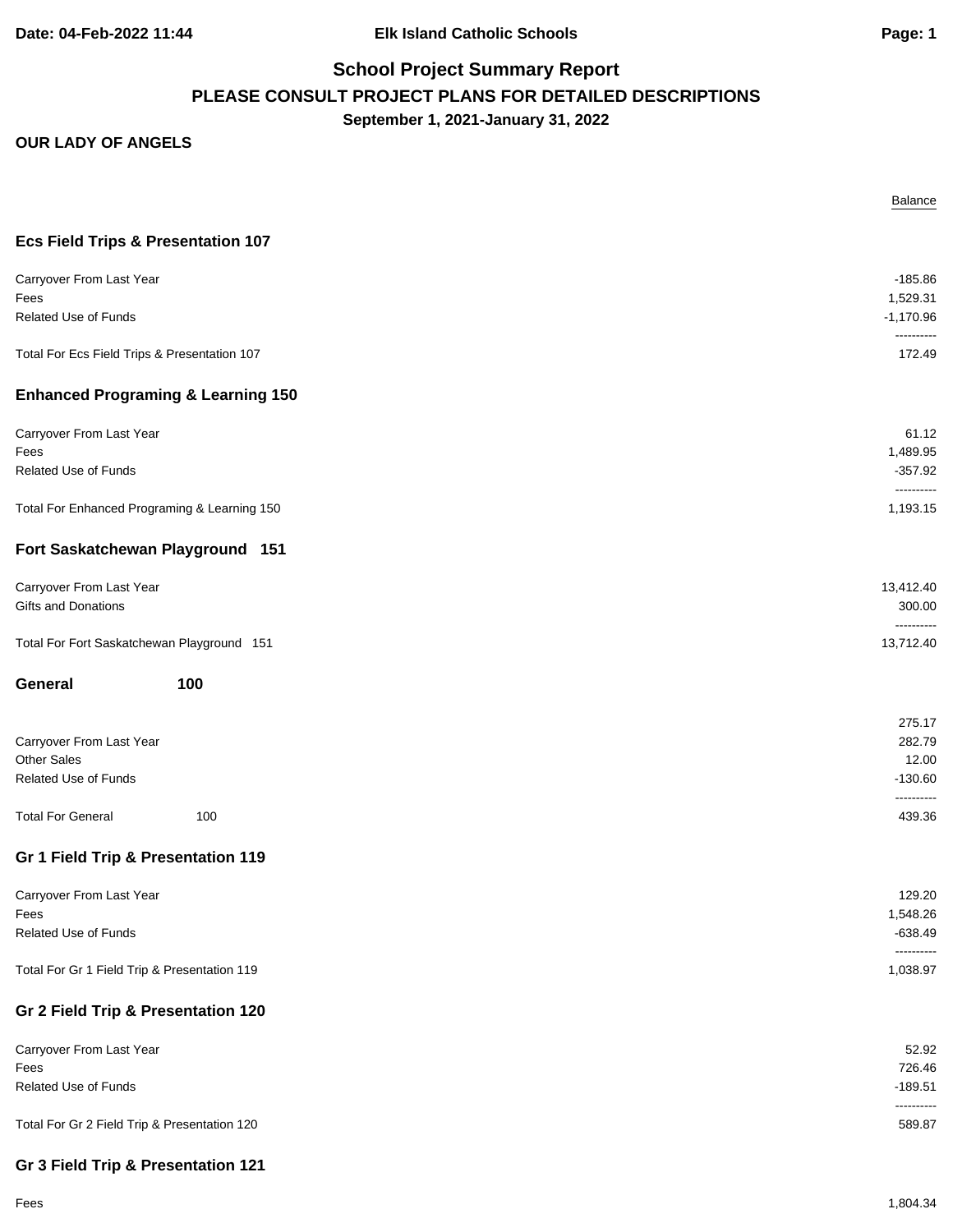# **School Project Summary Report PLEASE CONSULT PROJECT PLANS FOR DETAILED DESCRIPTIONS September 1, 2021-January 31, 2022**

| Related Use of Funds                         |     | Balance<br>$-914.17$<br>---------- |
|----------------------------------------------|-----|------------------------------------|
| Total For Gr 3 Field Trip & Presentation 121 |     | 890.17                             |
| Gr 4 Field Trip & Presentation 122           |     |                                    |
| Carryover From Last Year                     |     | 13.49                              |
| Fees                                         |     | 1,217.75                           |
| Related Use of Funds                         |     | $-552.46$<br>----------            |
| Total For Gr 4 Field Trip & Presentation 122 |     | 678.78                             |
| <b>Kanga Pouches</b>                         | 101 |                                    |
| Carryover From Last Year                     |     | $-248.40$                          |
| Fees                                         |     | 812.50                             |
| Related Use of Funds                         |     | $-1,226.82$<br>----------          |
| <b>Total For Kanga Pouches</b>               | 101 | $-662.72$                          |
| Learning Common & Makerspace 116             |     |                                    |
| Carryover From Last Year                     |     | 532.38                             |
| Other Sales                                  |     | 186.00                             |
| Related Use of Funds                         |     | $-190.90$<br>----------            |
| Total For Learning Common & Makerspace 116   |     | 527.48                             |
| Library                                      | 127 |                                    |
| Carryover From Last Year                     |     | 205.17                             |
| Fees                                         |     | 1,699.75                           |
| Related Use of Funds                         |     | $-1,762.13$                        |
| <b>Total For Library</b>                     | 127 | ----------<br>142.79               |
| <b>Library Bags</b>                          | 102 |                                    |
| Carryover From Last Year                     |     | 139.07                             |
| Fees                                         |     | 120.00                             |
| Related Use of Funds                         |     | $-102.80$                          |
| <b>Total For Library Bags</b>                | 102 | ----------<br>156.27               |
| <b>Psc General</b>                           | 140 |                                    |
|                                              |     | $-519.63$                          |
| Carryover From Last Year                     |     | 1,345.89                           |
| Other Sales                                  |     | 732.26                             |
| Related Use of Funds                         |     | $-1,203.31$<br>----------          |
| <b>Total For Psc General</b>                 | 140 | 355.21                             |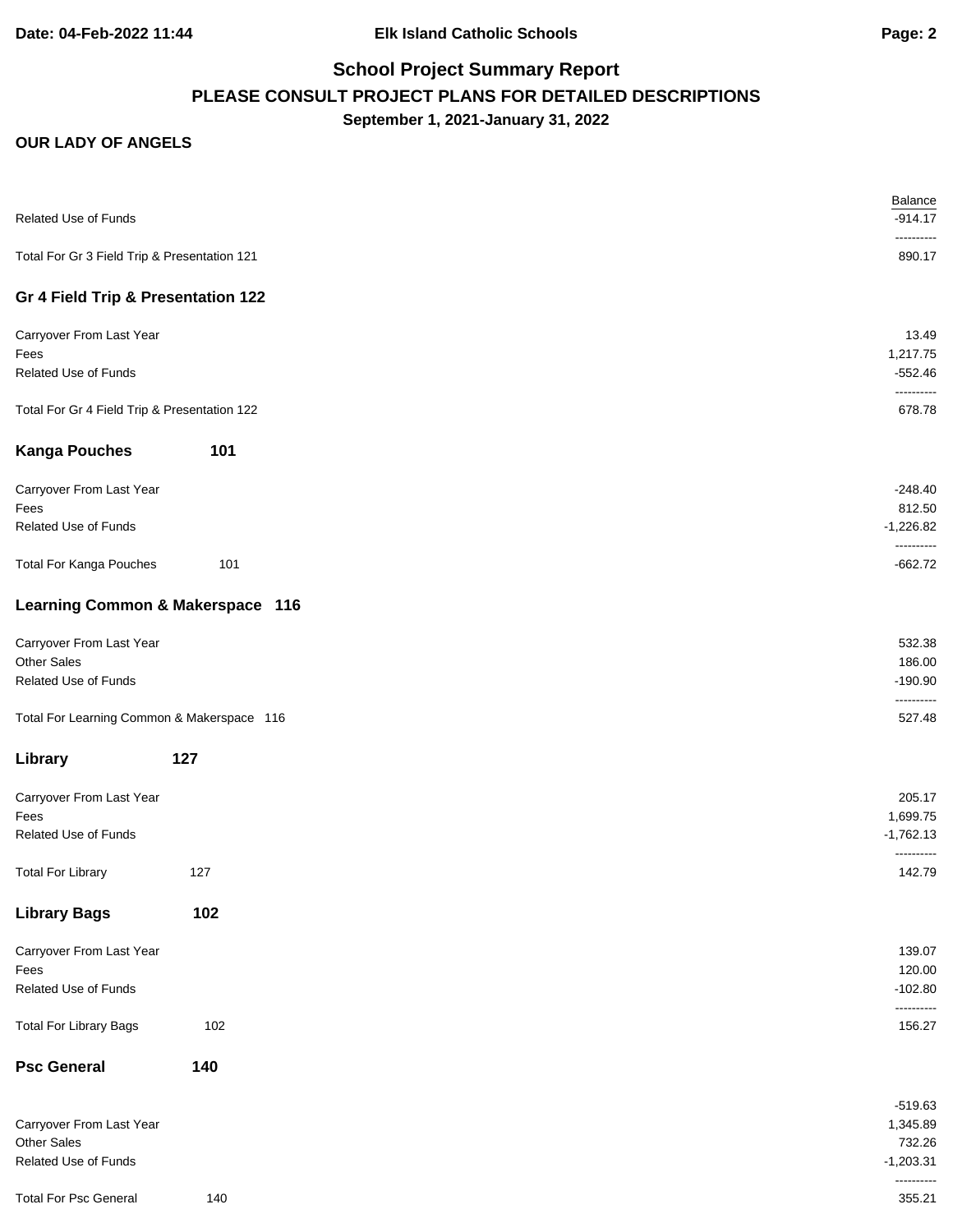**Date: 04-Feb-2022 11:44 Elk Island Catholic Schools Page: 3**

# **School Project Summary Report PLEASE CONSULT PROJECT PLANS FOR DETAILED DESCRIPTIONS September 1, 2021-January 31, 2022**

|                                          |     | Balance                 |
|------------------------------------------|-----|-------------------------|
| <b>Psc Hot Lunch Program</b>             | 146 |                         |
| Carryover From Last Year<br>Other Sales  |     | 5,248.13<br>92.80       |
| Total For Psc Hot Lunch Program          | 146 | ----------<br>5,340.93  |
| <b>Psc Milk Program</b>                  | 147 |                         |
| Carryover From Last Year                 |     | 2,403.72                |
| Total For Psc Milk Program               | 147 | ----------<br>2,403.72  |
| <b>Recorders</b><br>123                  |     |                         |
| Fees                                     |     | 240.50                  |
| <b>Related Use of Funds</b>              |     | $-276.40$               |
| <b>Total For Recorders</b>               | 123 | ----------<br>$-35.90$  |
|                                          |     |                         |
| <b>School Lunch Program</b>              | 130 |                         |
| Carryover From Last Year                 |     | 55.58                   |
| <b>Other Sales</b>                       |     | 889.01                  |
| Related Use of Funds                     |     | $-626.19$<br>---------- |
| Total For School Lunch Program           | 130 | 318.40                  |
| <b>Social Justice Projects</b>           | 137 |                         |
| Carryover From Last Year                 |     | 2,548.85                |
| Fundraising                              |     | 863.00                  |
| <b>Related Use of Funds</b>              |     | $-1,222.00$             |
| <b>Total For Social Justice Projects</b> | 137 | ----------<br>2,189.85  |
| <b>Student Agenda</b>                    | 103 |                         |
| Carryover From Last Year                 |     | 83.48                   |
| Fees                                     |     | 8.00                    |
| <b>Total For Student Agenda</b>          | 103 | ------<br>91.48         |
| <b>Student Leadership</b>                | 199 |                         |
| Carryover From Last Year                 |     | 294.99                  |
| <b>Total For Student Leadership</b>      | 199 | ----------<br>294.99    |
| 136<br><b>Terry Fox</b>                  |     |                         |